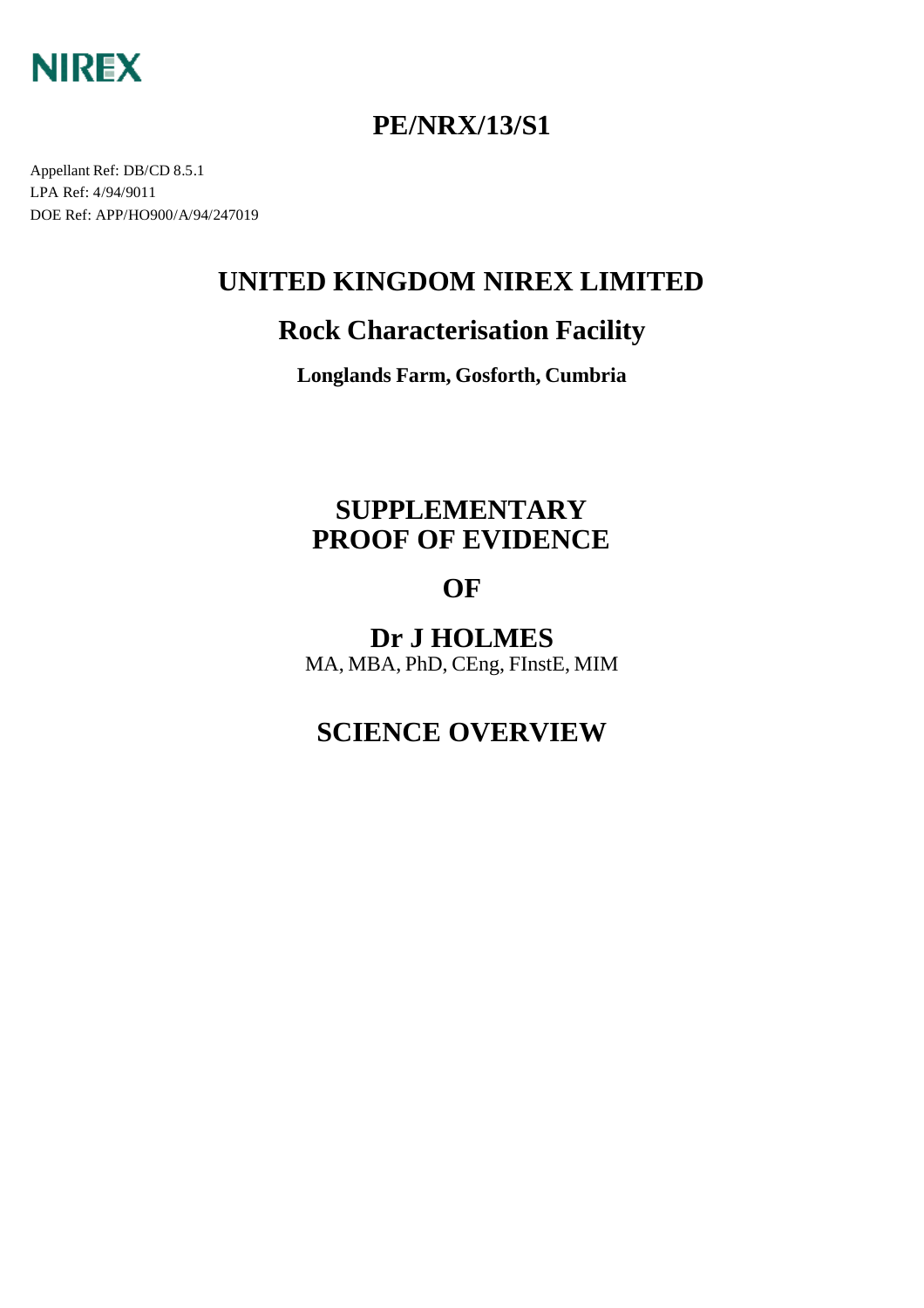### **CONTENTS**

|                                                      | <b>PAGE</b>  |
|------------------------------------------------------|--------------|
| <b>SUMMARY</b>                                       | $\mathbf{1}$ |
| <b>INTRODUCTION</b>                                  | 4            |
| <b>THE SCIENTIFIC CASE FOR THE RCF</b>               | 5            |
| Consensus on the Need for Underground Investigations | 5            |
| The Scientific Case of the Objectors Against the RCF | 6            |
| The Scientific Case for the RCF: Good Promise        | 8            |
| The Scientific Case for the RCF:Timing               | 13           |
| Conclusions                                          | 16           |
| <b>MISCELLANEOUS ISSUES</b>                          | 18           |
| Peer Review                                          | 18           |
| <b>Royal Society Study</b>                           | 19           |
| Uniqueness                                           | 20           |
| Scientific Approach                                  | 21           |
| <b>REFERENCES</b>                                    | 23           |
| <b>TABLE 4.1</b>                                     | 24           |
| <b>APPENDIX1</b>                                     |              |

Royal Society Study Group Report on the Science of Radioactive Waste Disposal: Initial Nirex Response

Back to NRX13 Menu Back to POE Menu Back to Homepage

#### **1. SUMMARY**

#### **Introduction**

- 1.1 This Supplementary Proof of Evidence addresses two main areas:
	- (i) the scientific case for the RCF (Section 3); and
	- (ii) miscellaneous issues raised in Objectors' Proofs of Evidence or in cross-examination of Mr Folger (Section 4).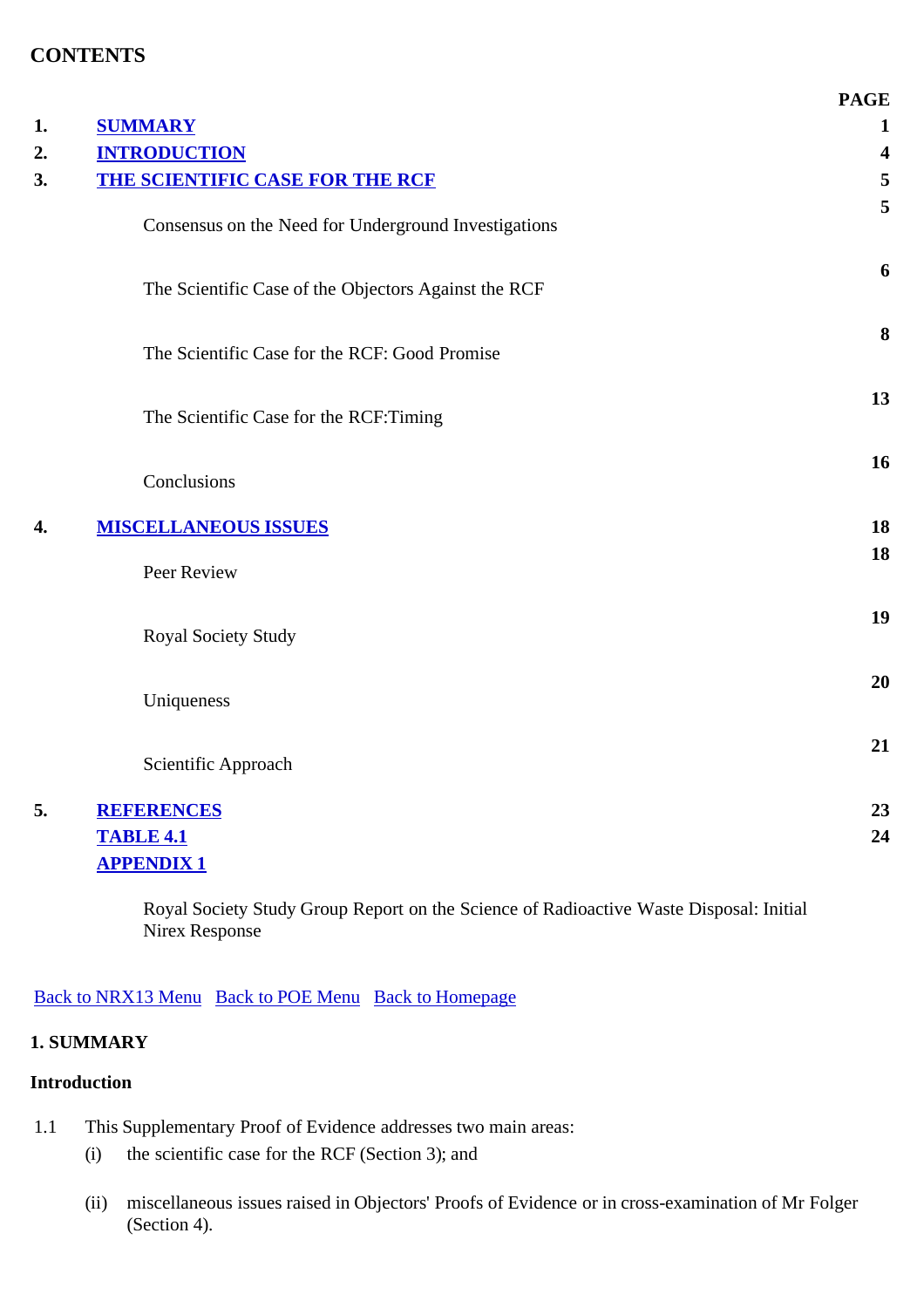#### **The Scientific Case for the RCF**

- 1.2 There appears to be a consensus between Nirex and the Objectors that a stage of underground investigations is required in order to evaluate fully the potential of a site to host a deep repository for radioactive waste.
- 1.3 The Objectors advance two main strands of argument for not granting planning permission for the RCF at Sellafield:
	- Sellafield is a 'poor site' and hence there is no point in proceeding with the RCF and investigations should be transferred to one or more alternative sites; and
	- development of the RCF at Sellafield is premature as further work is required, including establishment of baseline conditions, prior to RCF construction.
- 1.4 Nirex's position is that the site holds good promise as a potentially suitable location for a repository and that it is appropriate to develop the RCF now.
- 1.5 In respect of 'good promise', a substantial base of information on the characteristics of the site has been established. However, the suitability or otherwise of a site cannot be established on the basis of review of individual characteristics in isolation. Nor can it be established on the basis of a comparison of whether or not a site meets descriptions of generic environments used to assist in site sieving during the site identification phase. It is the evaluation of the overall post-closure safety performance of a repository at a site which determines the suitability or otherwise of a site.
- 1.6 The post-closure safety performance of a repository at Sellafield has been evaluated in *Nirex 95* [COR/522] which indicates results consistent with regulatory requirements. Site characterisation data coming forward since those which comprised the basis for *Nirex 95* have broadly confirmed its basis, but there are some indications that it may have been conservative in its representation of networks of connected fractures in the BVG and between the BVG and the overlying sandstones above the North Head Member of the St Bees Sandstone.
- 1.7 I consider that now is the appropriate time to develop the RCF for the following reasons:
	- baseline conditions have been established;
	- our understanding of the site has reached a sufficient level of development and the necessary scientific tools are available; and
	- further work to be carried out in parallel with the RCF is unlikely to change our view of site performance substantially.
- 1.8 Confidence in our evaluation of the performance of a repository at Sellafield is not yet sufficient to underpin a decision on whether or not to propose development of repository. The RCF is the essential next step to reach that decision point. There is no reason not to proceed with the RCF given that baseline conditions have been established, and that science and our understanding of the site are sufficiently advanced to ensure the RCF will take our confidence forward. The Royal Society Study Group, the RWMAC and the Nirex Review Panel have similarly concluded that the RCF is an appropriate, timely and essential next step in our programme. Other deep waste repository programmes round the world plan for a similar stage of underground investigations in order to establish the suitability of sites for a repository.

#### **Miscellaneous Issues**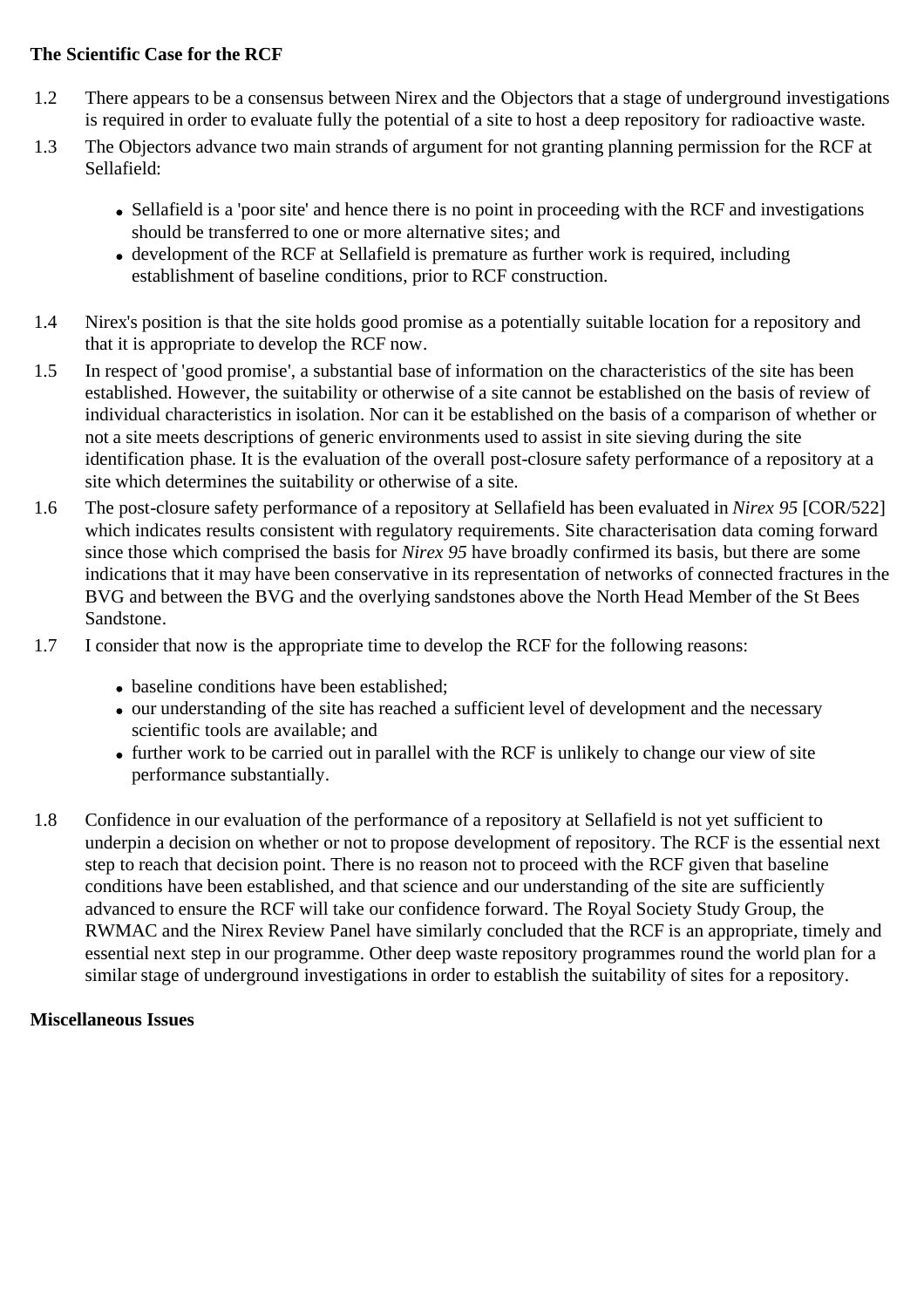- 1.9 In Section 4 I address four issues raised in Objectors' Proofs of Evidence or in cross-examination of Mr Folger as follows:
	- (i) Peer review: by reference to Mr Folger's evidence I summarise the way in which peer review will inform the Nirex Science Programme;
	- (ii) Royal Society Study: I present the Nirex response to the Royal Society Group's main recommendations;
	- (iii) Uniqueness: by comparison with other programmes I establish that it is inappropriate to label either the RCF or the Nirex repository programme as unique; and
	- (iv) Scientific Approach: I address issues raised by Friends of the Earth and Greenpeace on Nirex's scientific approach.

### **2. INTRODUCTION**

- 2.1 This Supplementary Proof of Evidence addresses two main areas:
	- (i) the scientific case for the RCF (Section 3); and
	- (ii) miscellaneous issues raised in Objectors' Proofs of Evidence or in cross-examination of Mr Folger (Section 4).
- 2.2 Section 3 identifies the consensus on the need for a stage of underground investigations to evaluate fully the potential of a site to host a deep repository and summarises the reasons given by the Objectors for not granting planning permission for the RCF. It then goes on to summarise Nirex's scientific case for the RCF and, in particular, that the site holds good promise for a deep repository and that now is the appropriate time for development of the RCF.
- 2.3 Section 4 addresses four issues as follows:
	- peer review;
	- Royal Society Study;
	- uniqueness; and
	- scientific approach.

### **3. THE SCIENTIFIC CASE FOR THE RCF**

- 3.1 This Section summarises Nirex's scientific case for the RCF in response to that made by the Objectors against it, as follows:
	- the consensus on the need for a stage of underground investigations to evaluate fully the potential of a site to host a deep repository for radioactive waste (paragraphs 3.2 to 3.4);
	- the scientific case made by the Objectors against the RCF at Sellafield (paragraph 3.5 to 3.10);
	- the scientific case for the RCF in respect of the good promise that Sellafield has as a potentially suitable location for a repository (paragraphs 3.11 to 3.23);
	- the scientific case for the RCF in respect of now being the appropriate time for its development (paragraphs 3.24 to 3.30); and
	- $\bullet$  conclusions (paragraphs 3.31 to 3.33).

### **Consensus on the Need for Underground Investigations**

3.2 There appears to be a consensus between Nirex and the Objectors that a stage of underground investigations is required in order to evaluate fully the potential of a site to host a deep repository for radioactive waste. Thus, for example, at paragraph 1.4 of his Proof of Evidence (PE/CCC/7) Mr Hetherington indicates:

> "*The County Council, of course, accepts that in-situ characterisation of a chosen site is necessary before final regulatory approval*".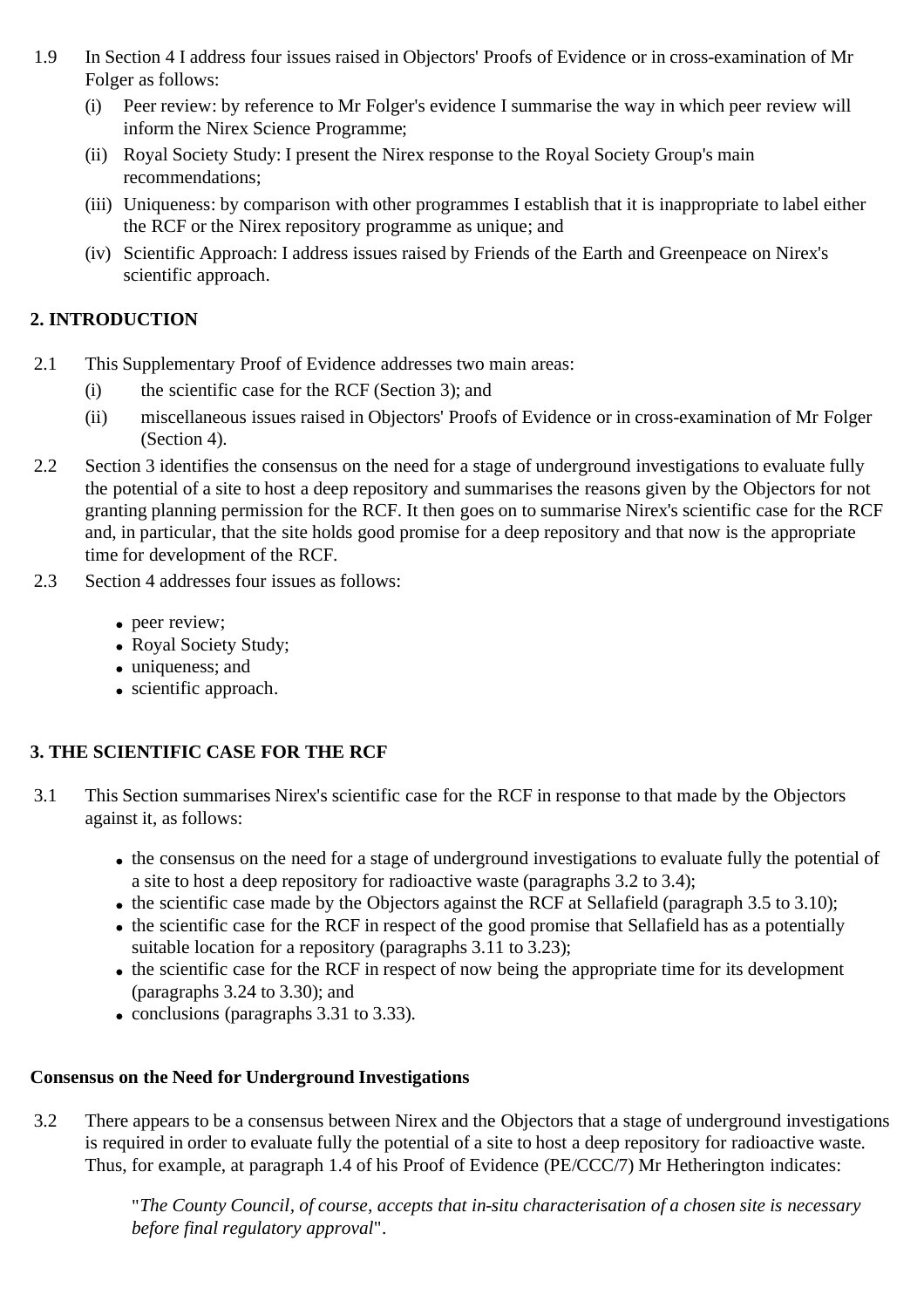At paragraph 4.20 of PE/CCC/7 Mr Hetherington indicates:

"*The hydrogeological and safety case evidence we have put forward suggests that now is the time to fully review the Sellafield option. It is in this context that the RWMAC support for the RCF as a whole must be judged. In effect the Council accepts their overall approach, 'in simple terms, the more information, the better*."

3.3 Similarly, Dr Green and DrWestern for Friends of the Earth indicate (PE/FOE/1, paragraph 9.5):

"*Within the staged development of a nuclear waste repository construction of a rock characterisation facility will be required. However, it is critically important that RCF construction is not undertaken prematurely.*"

3.4 Dr Haszeldine for Greenpeace indicates (PE/GNP/3, paragraph 16.10):

"*I have no objection to the principle of a Rock Laboratory in the UK. However the choice of the present site appears premature*, ...."

### **The Scientific Case of the Objectors Against the RCF**

- 3.5 The Objectors advance two main strands of argument for not granting planning permission for the RCF at Sellafield:
	- Sellafield is a 'poor site' and hence there is no point in proceeding with the RCF and investigations should be transferred to one or more alternative sites; and
	- development of the RCF at Sellafield is premature as further work is required, including establishment of baseline conditions, prior to RCF construction.

I will deal with each of these in turn.

### Poor Site

- 3.6 It is primarily Cumbria County Council and, in particular, Professor Mather, Dr Starmer and Mr Hetherington who develop the argument that an RCF should not be developed at Sellafield because it is a "*poor site*". Professor Mather lists a series of "*negative characteristics*" of the groundwater regime at paragraph 8.7 of his Proof of Evidence (PE/CCC/4), points to "*the complexity and unpredictability of the hydrogeology*" at paragraph 8.9, and concludes at paragraph 8.10, "*The evidence so far collected reinforces the conclusion that this is a poor site*". Thus Professor Mather bases his "*poor site*" conclusion on hydrogeological characteristics rather than an evaluation of post-closure safety performance of a repository.
- 3.7 Dr Starmer does consider post-closure safety performance and concludes at paragraph 7.9 of his Proof of Evidence (PE/CCC/5) that "..... *the current performance assessment is not robust*", and that, "..... *no amount of further investigation or improvements in models will guarantee improved results that will unequivocally meet the risk target*".
- 3.8 Mr Hetherington, on the basis of the conclusions of Professor Mather and Dr Starmer, draws a somewhat firmer conclusion that ".... *it is already evident that the Sellafield site is not suitable for the use proposed (a repository) and that Nirex, rather than proceeding with the RCF now, should take time to revisit and reevaluate a site or sites which are likely to lower radiological risk and provide greater levels of confidence in their assessment.*" (PE/CCC/7, paragraph 2.5). Mr Hetherington does not indicate whether his conclusion that Sellafield is not suitable means that he considers that the site will not meet regulatory requirements. Nirex has previously acknowledged that sites offering lower radiological risk could potentially exist (**PE/ NRX/12/S1**, paragraphs 6.4 and 6.5).
- 3.9 Dr Haszeldine for Greenpeace expresses reservations about the suitability of the site, and in particular at paragraph 16.6 of PE/GNP/3, "*This is arguably one of the most geologically difficult sites in the UK on*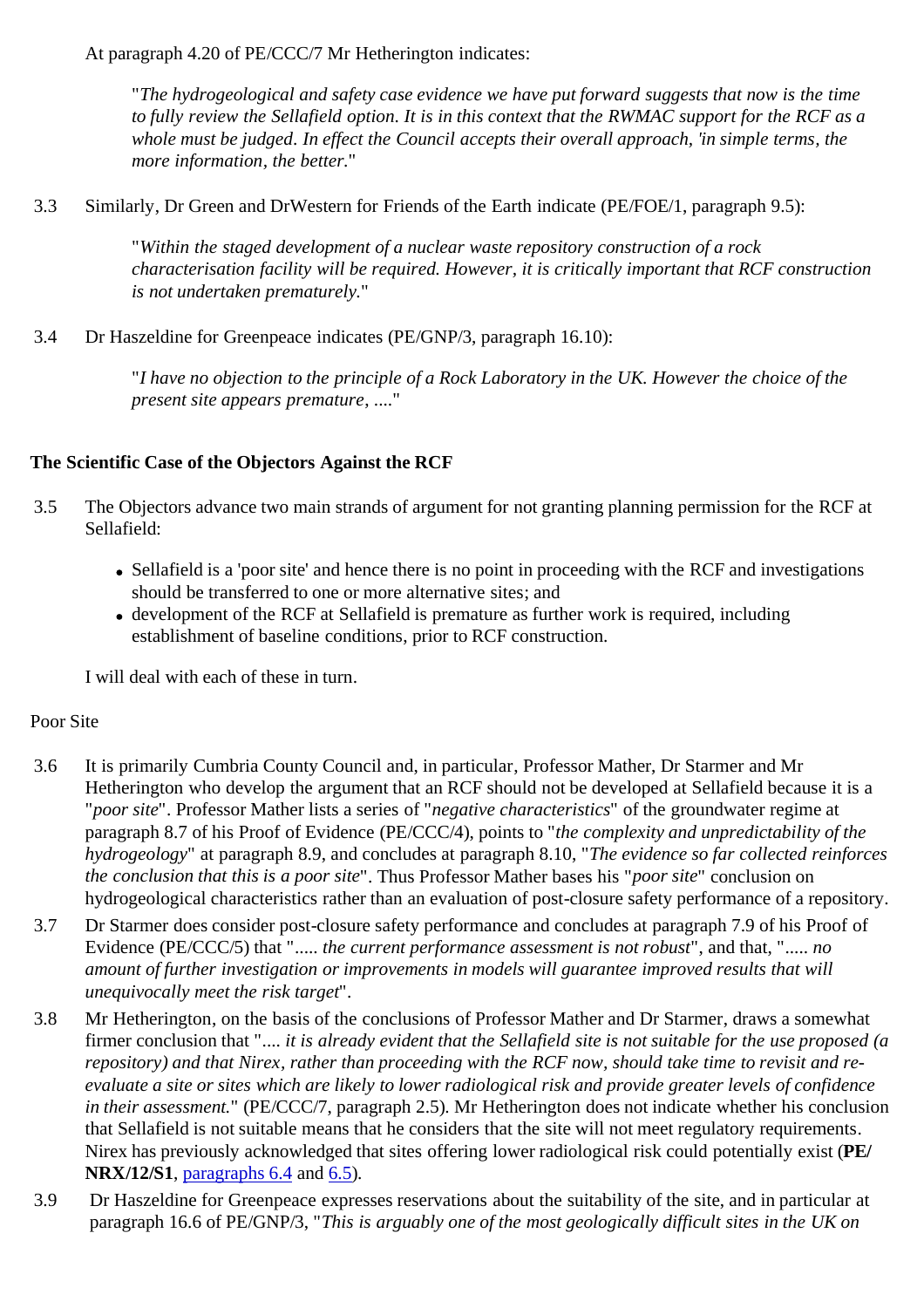*which to construct a Repository for radioactive waste*." However, he does not appear to rule the site out, given his comments at paragraph 16.10 (PE/GNP/3) on the need for more information at Sellafield.

Prematurity

3.10 It is primarily Friends of the Earth and Greenpeace who develop the line of argument that development of the RCF at Sellafield is premature. Dr Green and Dr Western for Friends of the Earth conclude (PE/FOE/1, paragraph 10.6):

> "*FOE concludes that, because of the large volume of further necessary work before Nirex should commence on upon* [sic]*RCF construction, the length of time that this essential work will take, and the lack of a properly validated baseline model of existing conditions on the site, planning permission should not be granted*".

Dr Richardson for Greenpeace indicates (PE/GNP/4, paragraph 11.3):

"*In international terms the site characterisation role of RCF is premature, since laboratories have not yet demonstrated that adequate predictions in fractured rock can be made*".

### **The Scientific Case for the RCF: Good Promise**

- 3.11 Dr Chaplow and Dr Hooper in their Main and Supplementary Proofs of Evidence (**PE/NRX/14**, **PE/ NRX/14/S1** and **PE/NRX/15**, **PE/NRX/15/S1** respectively) have presented the basis for Nirex's conclusion that Sellafield holds goods promise as a potentially suitable location for a repository. That basis is summarised in paragraphs 3.12 to 3.23 below.
- 3.12 Results from the extensive programme of investigations that has been carried out since 1989 show that the characteristics of the site are broadly as envisaged in 1989 when the site was selected for detailed geological investigations, but that we now have a much more detailed picture of the site than then existed. The results indicate that the flow of groundwater through the potential repository host rock, the BVG, is low and that, in contrast, there is high flow towards the sea in the upper parts of the overlying sedimentary rocks. These characteristics enable the geological setting at Sellafield to perform the two key functions identified as necessary at paragraph 4.6 of my Proof of Evidence (**PE/NRX/13**) to ensure the satisfactory operation of the physical and chemical barriers of the repository, and to ensure sufficient dilution of residual radionuclides released from the repository vaults.
- 3.13 Although many radionuclides can be contained within a repository until they have decayed to insignificant levels, in the long term some releases of long-lived radionuclides will inevitably occur. Retardation and dilution in the geological environment are then the active mechanisms whereby the concentrations of these radionuclides and their consequent radiological impacts are reduced. For mobile and long-lived radionuclides which do not appear to interact strongly with the rock such as chlorine36 and iodine-129, dilution is the most important process.
- 3.14 That dilution has an important role to play in ensuring post-closure safety was recognised at paragraph 3.2.8 of *Nirex Report No. 71. Deep Repository Project, Preliminary Environmental & Radiological Assessment and Preliminary Safety Report* ("*PERA*") [COR/501]:

"*Dispersal, dilution and radioactive decay with time during radionuclide migration through the geosphere provide additional mechanistic barriers*".

Similar conclusions have been reached in the Swiss programme to develop a high-level waste repository (NRX/13/3, page 81):

"*Although it is not normally regarded as a safety barrier, the importance of the contrast between the low water flux through the low-permeability basement and the much higher fluxes in major water-conducting faults, higher-permeability crystalline basement, overlying sediments, gravel*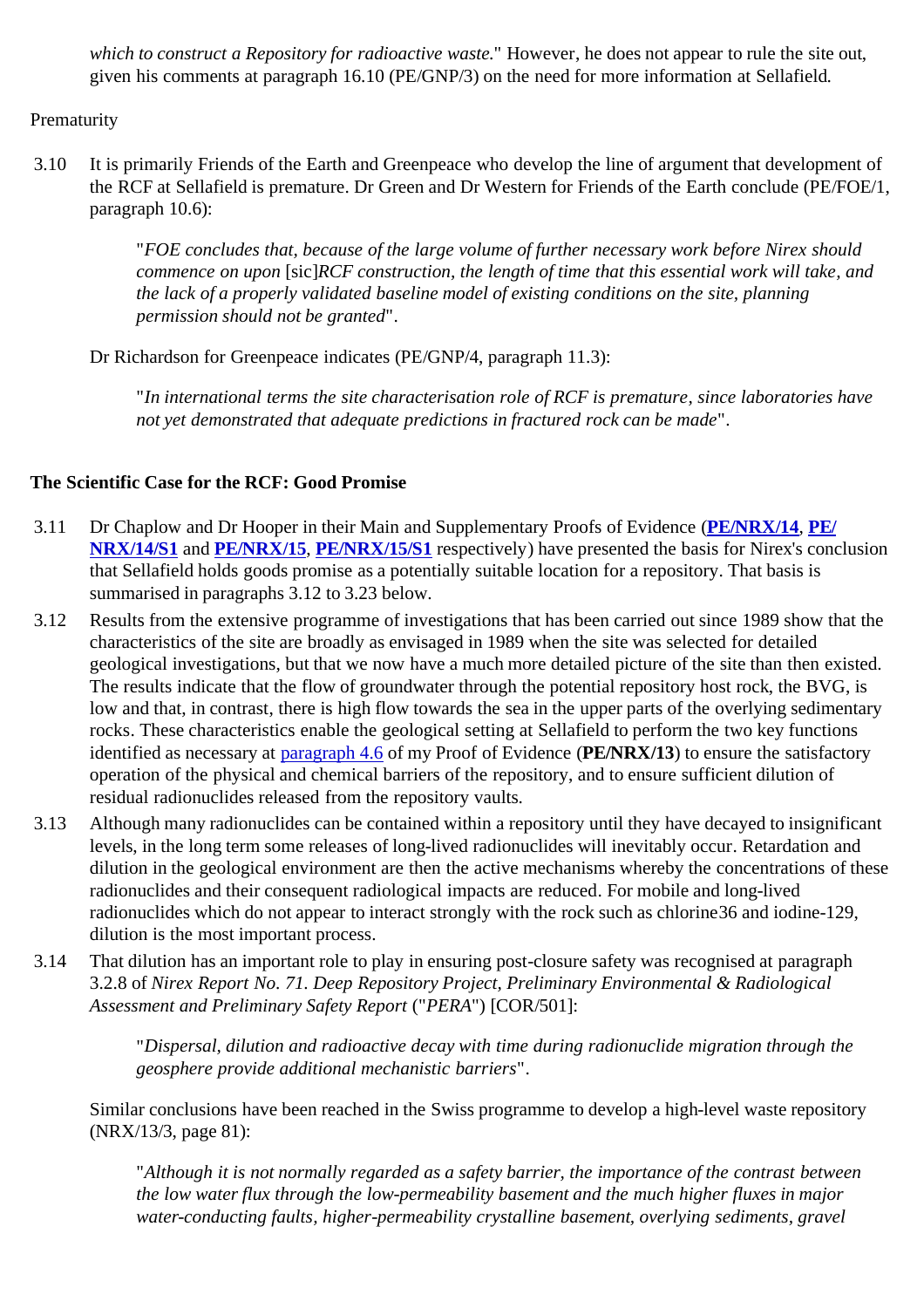*aquifers and surface waters, should be emphasised. Dilution along the flow path considerably decreases the concentration of any released radionuclides and hence also their potential hazard*".

3.15 The European Commission recommended criteria for siting a repository also recognise the role to be played by dilution (FOE/7/14, page 6):

> "*Because water is the most effective natural carrier of radioactivity out of the repository, low groundwater flow and/or appropriate dilution capabilities are essential requirements, together with appropriate characteristics of the underground waters*".

- 3.16 It is not, however, the hydrogeological characteristics of a site in isolation that form the basis for judging the suitability or otherwise of a site, but the evaluation of the post-closure safety performance of a repository at the site. This is discussed at paragraphs 6.24 to 6.28 of Mr Folger's Supplementary Proof of Evidence (**PE/NRX/12/S1**).
- 3.17 Potential repository performance in respect of the groundwater pathway, given our understanding of the site in early 1994 has therefore been evaluated in *Nirex 95: A Preliminary Analysis of the Groundwater Pathway for a Deep Repository at Sellafield* ("*Nirex 95*"*)* [COR/522]. The analysis of repository performance at Sellafield, presented in *Nirex 95* incorporates uncertainties in the evaluation of risk in a manner consistent with regulatory requirements. Conservative, simplifying assumptions have been used where current understanding does not permit more detailed description of the mechanisms and processes to be incorporated with confidence. The analysis specifically includes features of the site identified by Objectors as "*negative characteristics*" for example, the potential for hydraulic connection over extended distances within the BVG and between the BVG and overlying sandstones (the Type II features).
- 3.18 *Nirex 95* [COR/522] presents a base case in which calculated risks for terrestrial discharge in the boreal biosphere are  $1.1x10^{-7}$  at twenty thousand years and  $3.3x10^{-7}$  at four million years. For the agricultural well, a peak annual risk of  $1.7x10^{-6}$  is indicated on the basis of preliminary calculations. The potential over-estimation of risk from the agricultural well in these calculations due to the neglect of dilution by recent meteoric water is discussed at page 6.19 of Volume 3 of *Nirex 95* [COR/522]. Dr Hooper's Proof of Evidence (**PE/NRX/15**, at paragraph 5.39) points to design measures that could be taken to reduce risks if necessary. It is considered that these factors should lead to values of calculated risk below the target in future evaluations.
- 3.19 It is recognised that the assessment models used in *Nirex 95* [COR/522] do not fully reproduce the elevated heads at depth. Also, information from the Site Characterisation Programme arising subsequent to that which forms the basis for *Nirex 95* [COR/522] suggests that the extent of hydraulic connections within the BVG, and to the overlying sandstones above the North Head Member of the St Bees Sandstone, may have been overestimated (**PE/NRX/14**, paragraph 6.70, vi and vii; **PE/NRX/14/S1**, paragraphs 8.29 to 8.34). Variant calculations are included in *Nirex 95* [COR/522, Section 7] which evaluate the consequences for risk of these various effects. These calculations show that risk is relatively insensitive to the variants considered. This insensitivity lends confidence to the robustness of our evaluation and arises from the characteristics of the site, in particular the low permeability of the basement rock and the potential for dilution in the overlying aquifer. The factors controlling repository performance at Sellafield are discussed in more detail in Section 8 of Volume 3 of *Nirex 95* [COR/522].
- 3.20 The results presented in *Nirex 95* [COR/522] reflect a number of assumptions which it is considered may in due course prove to be unduly conservative. Work is in progress to address the basis for these current assumptions which may lead to revised models whose incorporation in future assessments will tend to lower calculated risk. Dr Hooper's evidence identifies, in particular, the following assumptions:
	- Unrestricted access of groundwater to the wastes immediately after repository closure in the base case (Nirex 95, Volume 3, Sub-section 3.3.1(a), page 3.7) [COR/522]. This has the effect of assuming complete and instantaneous dissolution in groundwater of the entire inventory of chlorine-36 and iodine129. It ignores the mechanisms that would in reality spread the release of these radionuclides to groundwater over many thousands of years (and therefore reduce peak risk) including container corrosion, diffusion through waste encapsulation materials and corrosion of metals and ceramics where these incorporate part of the inventory;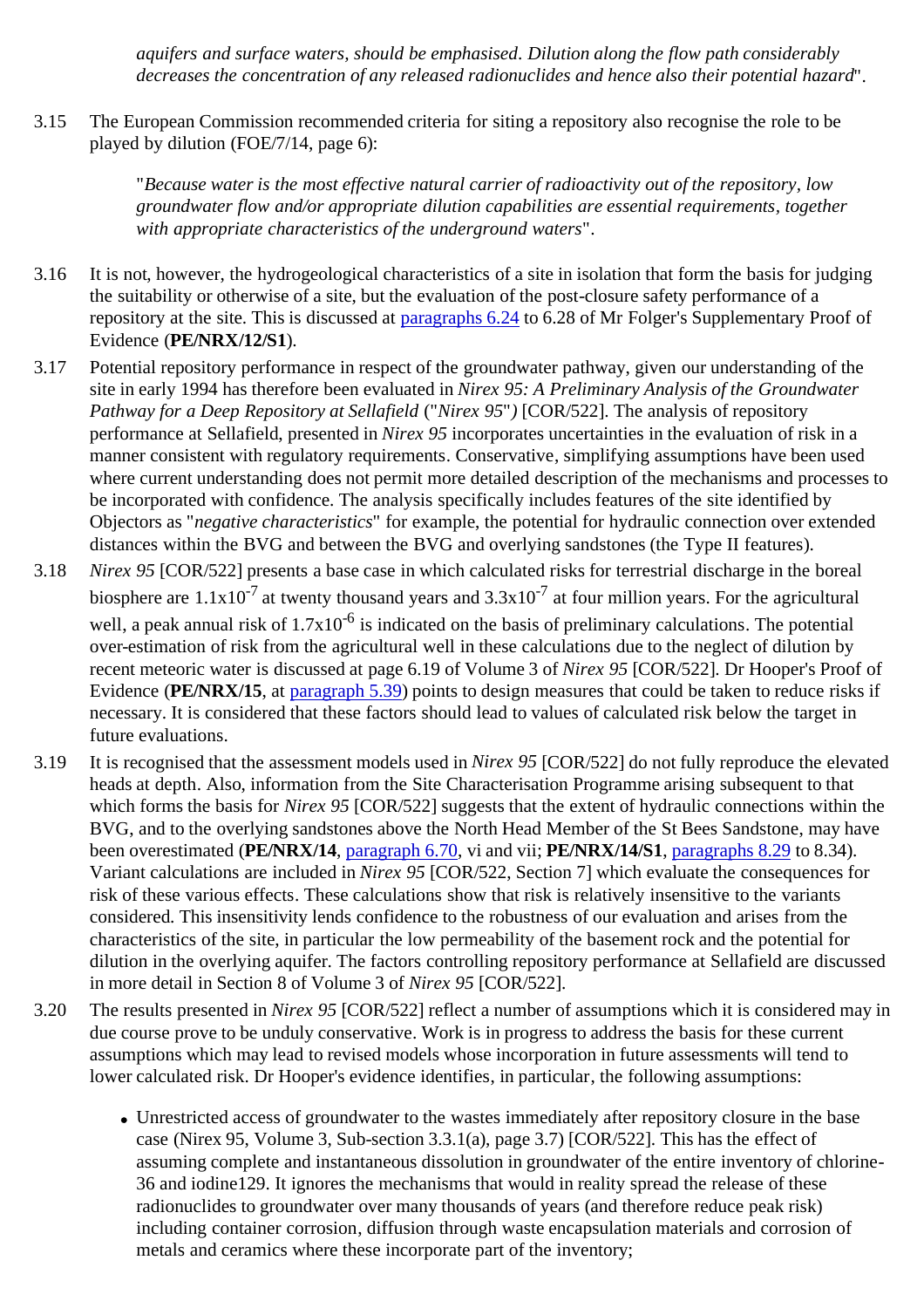- Release of radionuclides from repository vaults to Type II features (Nirex 95, Volume 3, Sub-section 3.2.4, page 3.5) [COR/522] which is the shortest route across the BVG. This ignores potential benefits of avoiding intersections of vaults with Type II features or sealing Type II features;
- Absence of mineralisation as a mechanism for reducing the solubility and hence the release of uranium238 in particular (**PE/NRX/15**, paragraph 5.49);
- Reduced sorption in the near field to make allowance for possible long-term deleterious mechanisms (**PE/NRX/15**, paragraph 5.23). This leads to higher calculated releases of radionuclides than are suggested by results of research work on long-term effects (**PE/NRX/15/S1**, paragraph 6.32); and;
- A depth of the agricultural well consistent with the maximum identified from practice in the area, ignoring the likelihood of shallower wells due to their interception of adequate water supply at lesser depth (**PE/NRX/15/S1**, paragraph 8.33 and Nirex 95, Volume 3, pages 6.18 to 6.20) [COR/522] and the absence of mixing of recent meteoric water and sandstone aquifer water in the analysis of the agricultural well (Nirex 95, Volume 3, page 6.19) [COR/522] which would lead to reductions in calculated risks.
- 3.21 *Nirex 95* [COR/522] addresses the most important pathway in radiological terms, the groundwater pathway, but does not cover all pathways for radionuclide return to the human environment. Similarly, it does not address all processes, e.g. mobilisation of radionuclides by colloids or transient effects due to climate change, which could, in principle, influence calculated risk. It is planned that, through the RCF and other components of the Science Programme that will be carried out in parallel, we will move to a position where the safety assessments that underpin the two key decision points identified at paragraph 6.21 of my Proof of Evidence (**PE/NRX/13**) (i.e. a decision by Nirex to propose development of a repository, and a decision by the regulatory authorities to approve the start of disposal operations) will address all the factors influencing the post-closure safety performance of the repository.
- 3.22 Consideration has been given to alternative pathways as summarised in Dr Hooper's Proof of Evidence (**PE/NRX/15**, paragraphs 5.41 to 5.45), and effects such as the impact of colloids on radionuclide transport or of transient effects associated with climate change (see **PE/NRX/15/S1**, paragraphs 7.52 to 7.58 (colloids), and paragraphs 8.7 and 9.67 to 9.70 (climate change)). This consideration has not identified pathways or processes not yet incorporated in our assessments which are likely to change significantly our conclusions in respect of repository performance. Further work in the RCF, and carried out in parallel with the RCF, will enable these pathways and processes to be incorporated in the assessments underpinning future decision points.
- 3.23 For the groundwater pathway we recognise a number of factors which could influence the calculated value of risk in future assessments:
	- (i) as modelling and understanding advance, we will incorporate more accurate descriptions of processes within the assessment modelling and therefore be able to modify assumptions including those conservative assumptions that are currently acting to over-estimate calculated risks;
	- (ii) incorporation of models which reflect more recent information on hydraulic connections within the BVG, and to the overlying sandstones, and which more closely reproduce pressure and salinity distributions at the site; and
	- (iii) potential benefits arising from optimisation of repository design and in particular the depth, location, layout and orientation of the disposal vaults within the host rock.

#### **The Scientific Case for the RCF : Timing**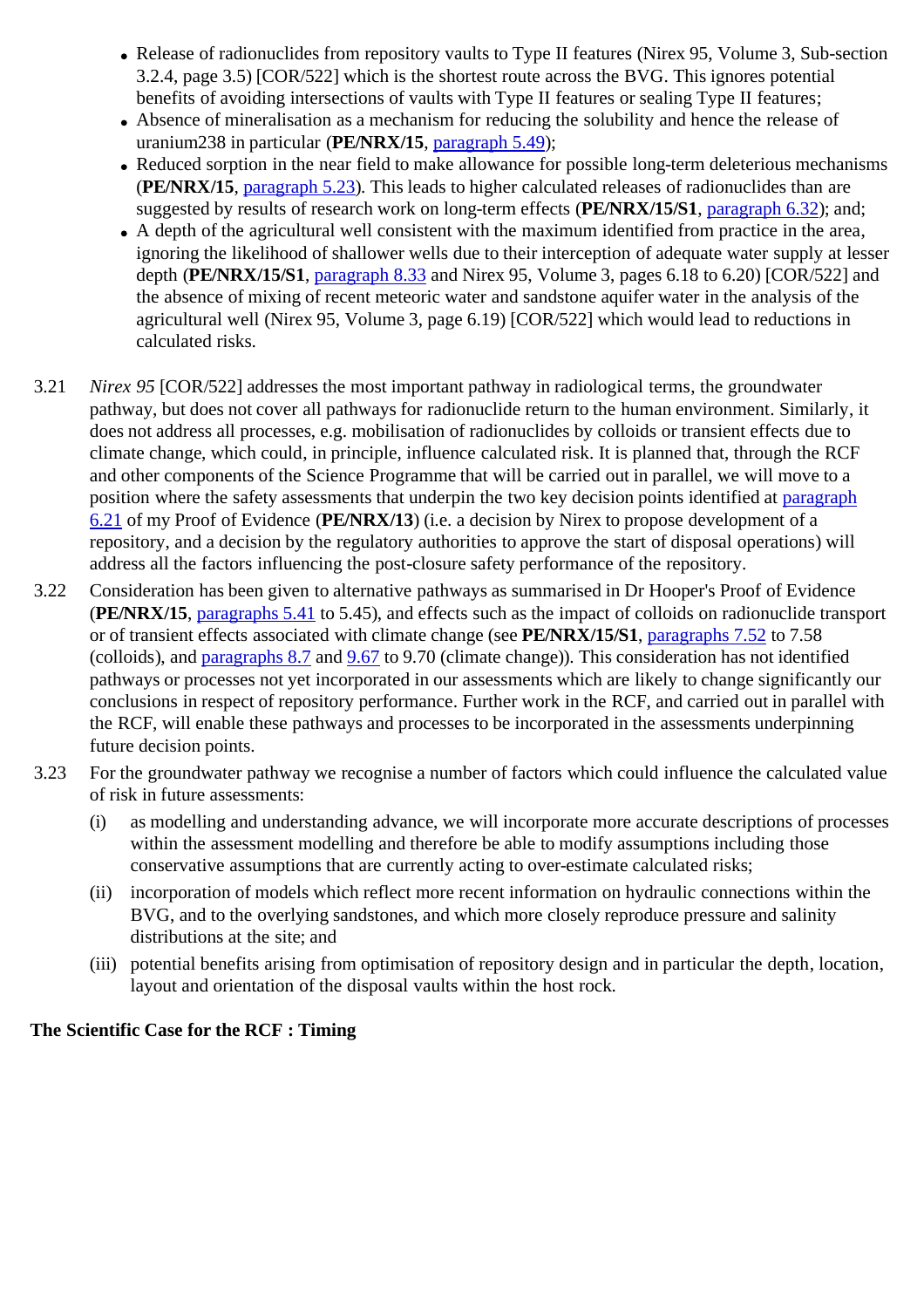- 3.24 I consider that it is appropriate to develop the RCF now for the following reasons:
	- baseline conditions have been established:
	- our understanding of the site has reached a sufficient level of development and the necessary scientific tools are available; and
	- further work to be carried out in parallel with the RCF is unlikely to change our view of site performance substantially.

Paragraphs 3.25 to 3.30 below provide further explanation of each of these three reasons.

- 3.25 Prior to construction of the RCF, baseline conditions for groundwater pressures and geochemical conditions need to be established. Sufficient information needs to have been acquired so that:
	- the disturbance created by the RCF can be measured with confidence and used to test and develop models of the site; and
	- there is a sufficient database on undisturbed conditions that the properties of the PRZ can be interpreted within the context of regional groundwater flow and hydrochemical models.
- 3.26 Dr Chaplow's Main and Supplementary Proofs of Evidence at Appendix 2 of **PE/NRX/14** and Section 10 of **PE/NRX/14/S1** describe the position which has been achieved in respect of groundwater pressures and geochemistry and provides the basis for our view that baseline conditions have been established. The RWMAC have indicated that their 1993 recommendations on the time required to establish baseline conditions are now likely to be met in view of the interpolation into the programme of the RCF planning inquiry [GOV/414, paragraph 14]. As explained by Dr Chaplow (**PE/NRX/14/S1**, paragraphs 10.36 to 10.39), where further geochemical data are needed, they can most appropriately be obtained from the RCF, or from further boreholes (for example, Boreholes 15 to 18).
- 3.27 Substantial progress has been made over the last 10 years in characterising flow in fractured rocks, much of it in radioactive waste programmes with which Nirex is closely involved. Also, through appropriate treatment of uncertainty, the appropriate use of stochastic and deterministic descriptions, and use of conservative, simplifying assumptions to ensure that we have not underestimated risk, we do not need a comprehensive understanding and description of all features and processes. Given these considerations, it is our view that the necessary scientific tools are available, in particular in respect of flow in fractured rocks, to ensure that the RCF can advance our confidence in the safety assessment. Dr Hooper's Supplementary Proof of Evidence at paragraphs 9.18 to 9.27 (**PE/NRX/15/S1**) describes the stage of development of fracture flow models.
- 3.28 It is notable that the Royal Society Study Group considered the stage of development of the relevant fields of science and arrived at the conclusion (pages 6 and 7) [COR/605] that:

"*Its* [the RCF's] *construction should begin as soon as is practicable, bearing in mind the need to complete some site characterisation studies in advance of the disturbance to the hydrogeological regime that building the RCF will cause.*"

My understanding is that their reservation on timing related to the need to establish baseline conditions which I have discussed at paragraphs 3.25 and 3.26 above.

- 3.29 Substantial progress has been made in developing a suite of models of the groundwater flow system at Sellafield. The current iteration in their development associated with the Borehole RCF3 Pump Test will permit further refinement of those models. The RCF represents the next major opportunity to take those models forward, given that it will test their capability to predict the observations of the groundwater system that will be made in the RCF and it will enable us to test our judgements on the nature of the networks of connected fractures upon which they are based.
- 3.30 Dr Chaplow has described the extensive programme of surface-based site characterisation that has been carried out (**PE/NRX/14**, Appendix 1). We are finding that new boreholes and new observations are adding to the detail of our understanding of the site rather than substantially changing that understanding. It is considered that remaining surface-based activities, while necessary to complete our picture, are very unlikely to substantially change our view of the site. Whereas conservatisms tending to over-estimate risk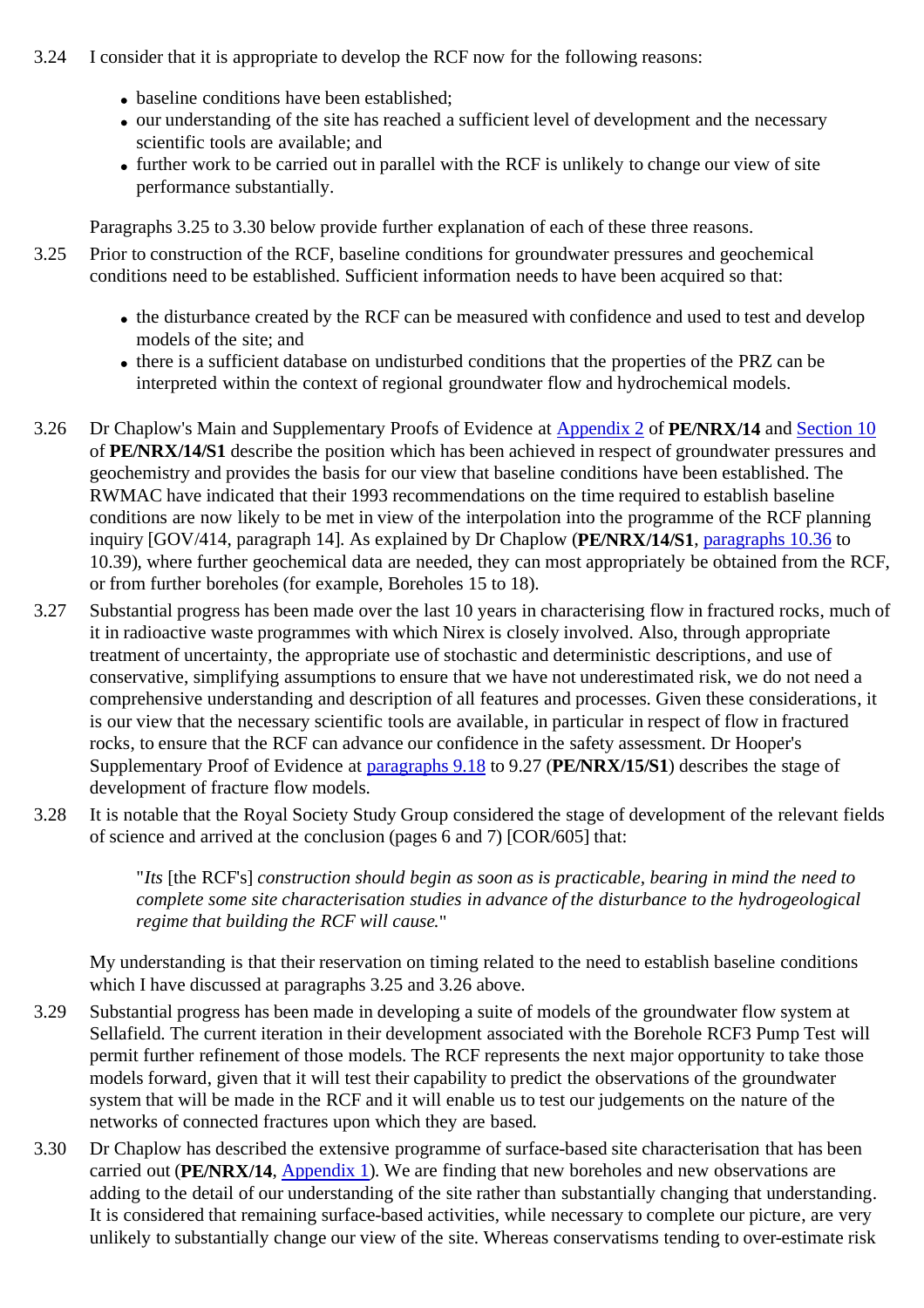have been recognised (paragraph 3.20), consideration of effects not included in the *Nirex 95* safety assessment [COR/522], as discussed at paragraph 3.22 above, indicate that they are unlikely to change substantially our evaluation of the safety performance of a repository at Sellafield. It is therefore appropriate that these remaining activities should be carried out in parallel with the RCF and there is no sound reason to delay the RCF to allow for the surface-based experiments to be completed.

### **Conclusions**

- 3.31 I conclude that a substantial base of information on the characteristics of the site has been established. However, the suitability or otherwise of a site cannot be established on the basis of review of individual characteristics in isolation. Nor can it be established on the basis of a comparison of whether or not a site meets descriptions of generic environments used to assist in site sieving during the site identification phase. It is the evaluation of the overall post-closure safety performance of a repository at a site which determines its suitability or otherwise.
- 3.32 The post-closure safety performance of a repository at Sellafield has been evaluated in *Nirex 95* [COR/522] which indicates results consistent with regulatory requirements. Site characterisation data coming forward since those which comprised the basis for *Nirex 95* have broadly confirmed its basis, but there are some indications that it may have been conservative in its representation of networks of connected fractures in the BVG and between the BVG and the overlying sandstones above the North Head Member of the St Bees Sandstone.
- 3.33 However, confidence in our evaluation of the performance of a repository at Sellafield is not yet sufficient to underpin a decision on whether or not to propose development of repository. The RCF is the essential next step to reach that decision point. There is no reason not to proceed with the RCF given that baseline conditions have been established, and that science and our understanding of the site are sufficiently advanced to ensure the RCF will take our confidence forward. The Royal Society Study Group, the RWMAC and the Nirex Review Panel have similarly concluded that the RCF is an appropriate, timely and essential next step in our programme. Other deep waste repository programmes round the world plan for a similar stage of underground investigations in order to establish the suitability of sites for a repository.

## **4. MISCELLANEOUS ISSUES**

4.1 In this Section I address four issues raised in Objectors' Proofs of Evidence or in cross-examination of Mr Folger, as follows:

| (i)   | peer review;         |
|-------|----------------------|
| (ii)  | Royal Society Study; |
| (iii) | uniqueness; and      |
| (iv)  | scientific approach  |

### **Peer Review**

- 4.2 The need for peer review of the Nirex Science Programme is a recurrent theme raised in many of the Objectors' Proofs of Evidence. Nirex's approach to peer review and the publication of information from the Science Programme is set out in Mr Folger's Supplementary Proof of Evidence (**PE/NRX/12/S1**, paragraphs 8.1 to 8.6). He explains that peer review is an integral part of the Science Programme. Consequently, time is allowed for peer review of plans for activities and of results prior to publication. In my Proof of Evidence (**PE/NRX/13**, paragraph 5.4) I explain the quantity of information that has been published or made available for consultation to date. In his evidence to the Inquiry on Day 25, Mr Folger indicated that Nirex will publish, prior to commencement of RCF shaft sinking, predictions of significant findings expected to arise during the shaft sinking phase. Mr Folger indicates in his Proof of Evidence (**PE/ NRX/12**, paragraph 9.8) that we will release results from the RCF sector by sector.
- 4.3 Hence, I consider that results from the Science Programme have been, and will continue to be, made available to the wider academic community and other interested groups, such that the consequent review and challenge, which complements that which is a regulatory necessity, is facilitated in a timely way. Given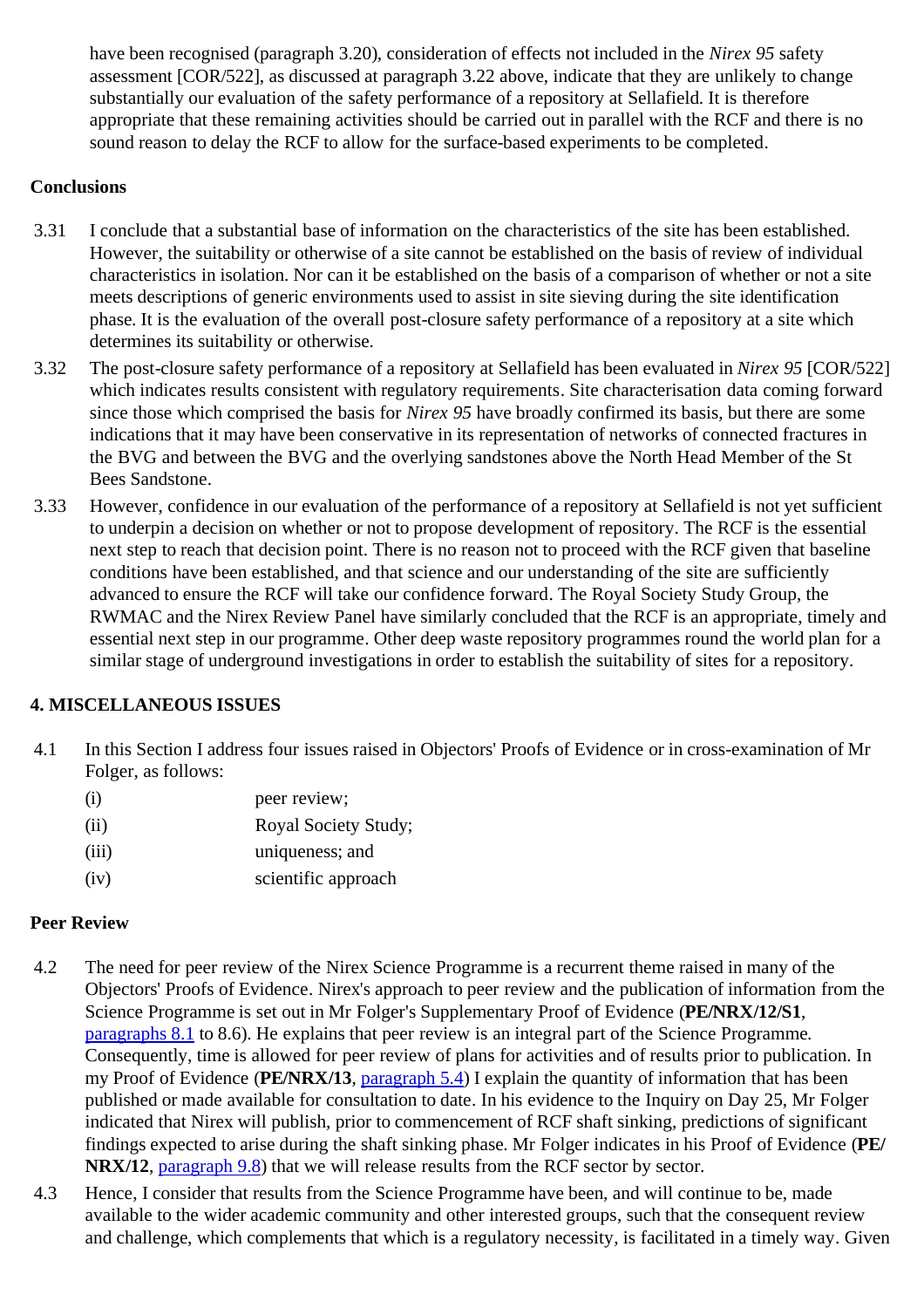that the Science Programme has at least 6 years to run prior to a decision on whether to propose repository development at Sellafield (**PE/NRX/12/S1**, paragraph 4.3), I believe that these arrangements will permit Nirex to take full advantage of such review and associated scientific debate. I therefore consider that concerns expressed by Dr Western and Dr Green in their Proof of Evidence (PE/FOE/1, paragraph 7.10) and by Mr Richardson (PE/GNP/4, paragraph 8.16) are met.

4.4 Mr Richardson indicates (PE/GNP/4, paragraph 10.7) that Nirex's provisional plan for a decision on a repository planning application at the end of Phase 1 "*flies in the face of all accepted scientific practice*" in that it "*does not allow for any independent peer review*". As I indicate at paragraph 4.2 above, peer review is an integral part of the Science Programme and will take place continuously through Phase 1 of the RCF. Also, given that Nirex will publish in advance its predictions of significant findings expected to arise during shaft sinking and results will be published on a sector by sector basis throughout Phase 1, I consider that there is also opportunity for review by the wider academic community and other interested groups. Initially that review will inform Nirex's decision on whether to propose repository development, and subsequently it will inform the Public Inquiry into a repository planning application which it is assumed, in Nirex's contingent programme, will not commence until a year after completion of the RCF Phase 1 science programme.

### **Royal Society Study**

4.5 *The Royal Society Study Group Report* [COR/605] is referred to by a number of Objectors in their Proofs of Evidence. The Royal Society Study was carried out during the latter part of 1993 and the first half of 1994, following an invitation to the Royal Society from Nirex. The Terms of Reference of the Study are set out at Section 2.2, page 13 of the Study Group's report [COR/605]. As indicated at Section 2.3 of [COR/605], while the Study was to be concerned with the development of generic guidelines;

> "*... the Group depended largely upon studying the actual conduct of the work on the proposed deep repository at Sellafield in order to be able to address Item 2* [appropriate methods for the treatment of fundamental uncertainties] *of the above Terms of Reference.*"

*The Royal Society Study Group Report* [COR/605] indicates at page 15 that Appendix E lists the "*bibliographic references used in the preparation of this Report*". The Nirex response to the Report, and in particular the six main recommendations set out at pages 10 and 11 was issued in November 1994 and is attached as Appendix 1.

#### **Uniqueness**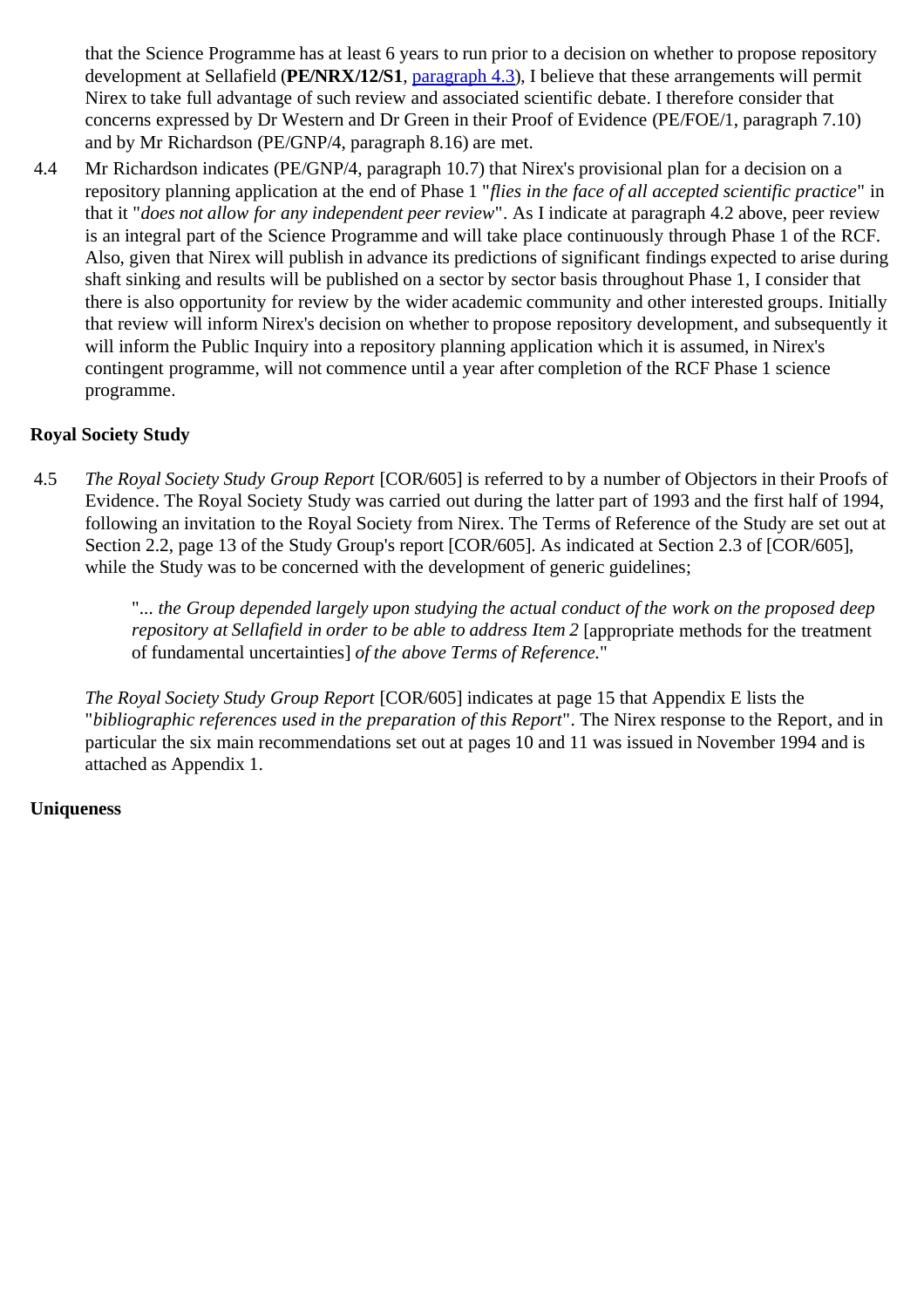- 4.7 Questions were put to Mr Folger in cross-examination on the extent to which the RCF and the Nirex repository project could be considered unique. Comparisons between the Nirex project and those in other countries are made in my Proof of Evidence (**PE/NRX/13**, paragraphs 8.1 to 8.3 and at Table 8.1). I conclude there that the proposal to carry out a stage of underground investigations in an RCF at Sellafield, prior to a decision on whether to propose development of a repository, is consistent with general practice internationally.
- 4.8 In addition to the comparisons made at Section 8 of my Proof of Evidence (**PE/NRX/13**), I would make the following comparisons:
	- most new laboratories proposed in other countries are site-specific rather than generic laboratories;
	- Finland, France and the United States are proceeding straight to rock characterisation facilities and then repositories without first building and operating generic laboratories;
	- it is planned in Sweden that a deep waste repository will be operational in saturated fractured rock for long-lived wastes by the year 2010, i.e. in advance of the planning date for the Nirex repository, and detailed investigations have not yet commenced at a candidate site;
	- deep waste repositories for long-lived intermediate level wastes are planned to be operational by 2000 in Konrad, in Germany, and WIPP in the United States. In both cases, safety assessments have been submitted to the appropriate authorities.
- 4.9 Whilst the application of sufficient qualifiers will inevitably result in uniqueness, particularly for a relatively small sample as in the case of deep waste repository projects, I consider that there are sufficient similarities between Nirex's plans and those in other countries that it is inappropriate to label either the RCF or the Nirex repository programme as unique.

#### **Scientific Approach**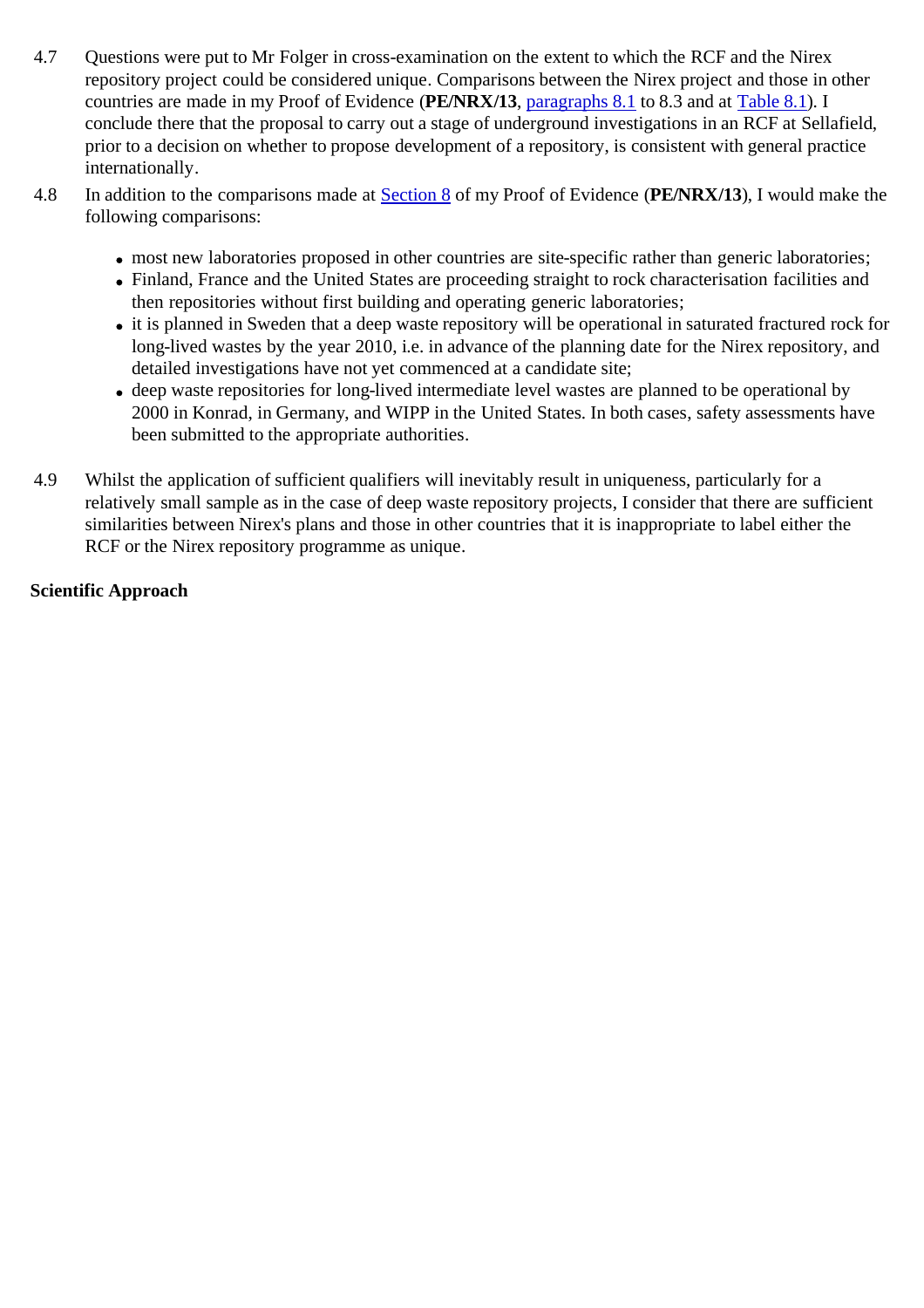4.10 Dr Green and Dr Western at paragraph 7.3 of their Proof of Evidence (PE/FOE/1) point to paragraph 50 of the *Review of Radioactive Waste Management Policy, Final Conclusions* ("*The 1995 White Paper*") [GOV/208] and in particular to one of the supporting principles of sustainable development that "*decisions should be based on the best possible scientific information and analysis of risks*". At paragraph 10.4 of PE/FOE/1 they set out five reasons why they do not consider the scientific information obtained so far in the Nirex Science Programme as being the "*best possible*". These specific points raised by Dr Green and Dr Western have been addressed at:

| bullet1: | <b>PE/NRX/14/S1</b> | paragraphs 8.89 to 8.102                                                 |
|----------|---------------------|--------------------------------------------------------------------------|
| bullet2: | PE/NRX/14           | Appendix 2                                                               |
| bullet3: | <b>PE/NRX/14/S1</b> | Section 10                                                               |
|          | <b>PE/NRX/15/S1</b> | paragraphs 10.20 to 10.26, Appendix A1 to A3, paragraphs 6.27 to<br>6.94 |
|          | <b>PE/NRX/15/S1</b> | paragraph 6.30                                                           |
| bullet4: | <b>PE/NRX/15/S1</b> | paragraphs 7.103 to 7.104, Section 10, Appendix 1.                       |
| bullet5: | <b>PE/NRX/12/S1</b> | paragraphs 8.1 to 8.6                                                    |
|          | PE/NRX/13           | paragraphs 5.2 to 5.4                                                    |
|          |                     |                                                                          |

I therefore do not accept the basis for their assertion

- 4.11 More generally, I have set out at paragraphs 5.1 to 5.6 of my Proof of Evidence (**PE/NRX/13**) the approach taken by Nirex to the Science Programme and, at paragraphs 5.5 and 5.6, the praise from the RWMAC and the Royal Society for the quality of information arising from the programme. An important aspect of our approach is to ensure long-term involvement of contractors of international repute. Table 4.1 lists eight of the main contractors who have a major and long-term involvement in the programme. I consider that the Nirex Science Programme to date, and that planned for the future, of which the RCF is an essential component, is consistent with generating the "*best possible scientific information*" indicated at paragraph 50 of the *1995 White Paper* [GOV/208].
- 4.12 Dr Haszeldine at paragraph 15.2 of his Proof of Evidence (PE/GNP/3) indicates that he is "*very impressed with the quality and validity of Nirex data.*" He indicates that "*I have only praise for the integrity and generosity of individual scientists from Nirex and its Contractors whom I have collaborated with*". However, he indicates at paragraph 15.1 that he has concerns that "*major misconceptions in basic judgements are being propagated through the Nirex system, and are being undetected by the Nirex system of Quality Assurance (QA). This concern has been shown by the ability of a few University scientists to assemble radically alternative views of the same area, on the same data, to those proposed by Nirex.*" The Supplementary Proofs of Evidence of Dr Hooper and Dr Chaplow have established that the "*radically alternative views of the same area*" assembled by "*a few University scientists*" (PE/GNP/3, paragraph 15.1) (by which I presume Dr Haszeldine means those University scientists such as himself who have contributed Proofs of Evidence to the Objectors' cases) are not well founded.

#### **5. REFERENCES**

#### GOV/208

Review of Radioactive Waste Management Policy. Final Conclusions. July 1995.

#### GOV/414

Review of aspects of the scientific mission and role of the Nirex Rock Characterisation Facility at Sellafield. The Radioactive Waste Management Advisory Committee. September 1995.

#### COR/501

Nirex Report 71, Deep Repository Project - Preliminary Environmental and Radiological Assessment and Preliminary Safety Report, 1989.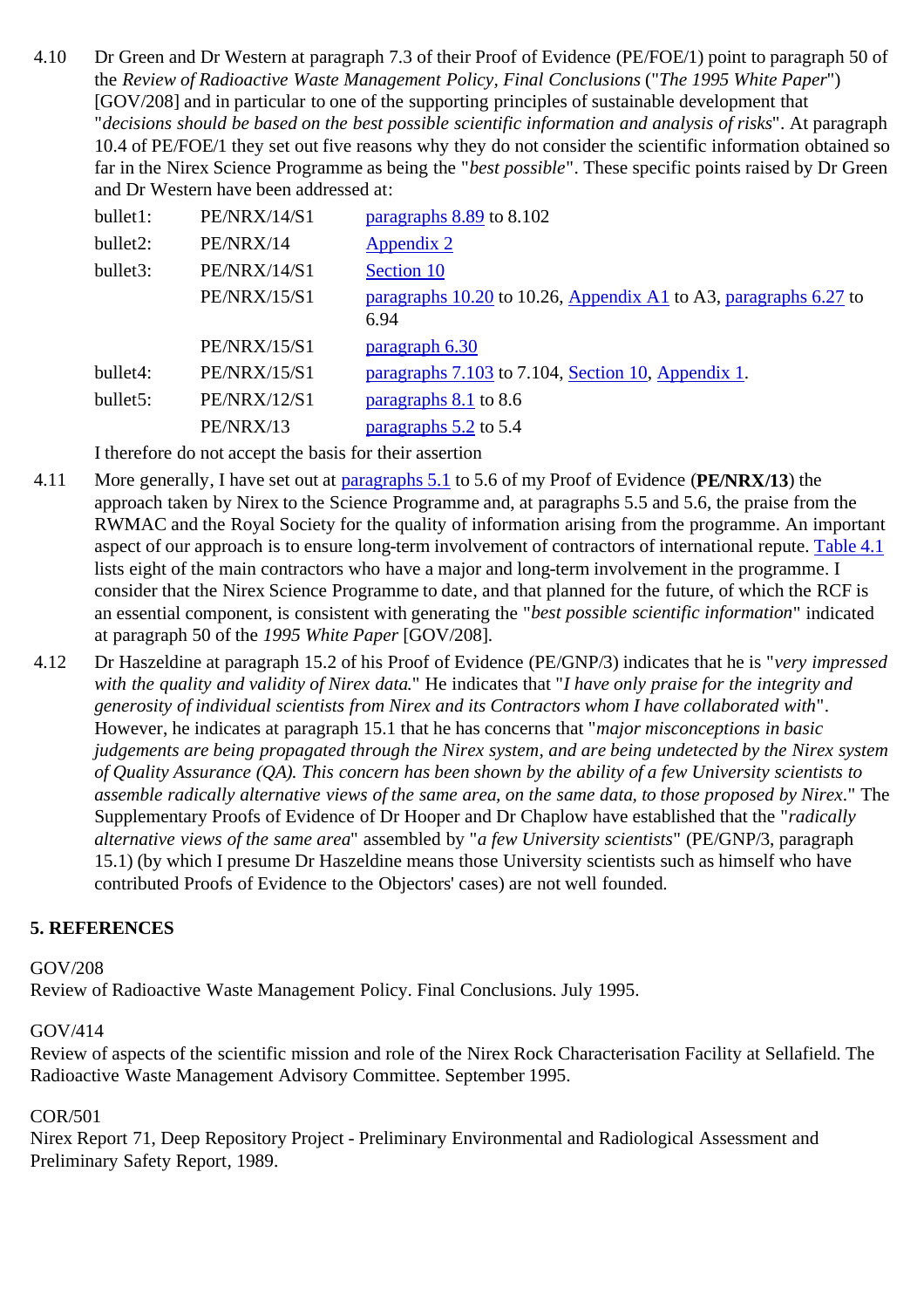### COR/522

Nirex Science Report S/95/012, Post-closure Performance Assessment, Nirex 95: A Preliminary Analysis of the Groundwater Pathway for a Deep Repository at Sellafield, July 1995.

### COR/605

The Royal Society, Disposal of Radioactive Wastes in Deep Repositories, November 1994.

NRX/13/3

NAGRA Technical Report 93-09E, Kristallin-1, "Conclusions from the regional investigation programme for siting a HLW repository in the crystalline basement of Northern Switzerland", May 1994.

FOE/7/14

EUR 14598 Euradwaste Series No 6 Radioactive waste disposal: recommended criteria for siting a repository. Commission of the European Communities, 1992.

| Organisation                                | <b>Involvement in the Nirex Science</b><br>Programme                                                   | <b>Experience of Other Radioactive Waste</b><br><b>Programmes</b>                                                                                                                                                      |
|---------------------------------------------|--------------------------------------------------------------------------------------------------------|------------------------------------------------------------------------------------------------------------------------------------------------------------------------------------------------------------------------|
| <b>AEA</b> Technology                       | NSARP and safety assessment programmes                                                                 | Major investigations into radioactive waste<br>disposal for Department of the Environement<br>(UK),<br>SKB (Sweden),<br>Nagra (Switzerland),<br>JNFL (Japan),<br>PNC (Japan),<br>GRS (Germany),<br><b>KAERI</b> (Japan |
| <b>British Geological</b><br>Survey         | Geological interpretation, core and<br>mineralogical characterisation,<br>hydrogeological modelling    | Nagra,<br>SKB,<br><b>AECL</b> (Canada)                                                                                                                                                                                 |
|                                             | Entec Hydrotechnica Hyrdogeological characterisation and<br>modelling                                  |                                                                                                                                                                                                                        |
| Geoscience                                  | Design, specification and supervision of<br>geological investigations and geological<br>interpretation | SKB,<br>AECL,<br>Nagra                                                                                                                                                                                                 |
| Sir Alexander Gibb<br>and Partners          | Geotechnical engineering and earth sciences                                                            | Characterisation of 13 proposed radioactive<br>waste disposal sites                                                                                                                                                    |
| <b>Golder Associates</b>                    | Interpretation of hydrogeological testing and<br>hydrogeological modelling                             | US DOE,<br><b>PNC</b><br>BFS (Germany),<br>ENRESA (Spain),<br><b>SKB</b>                                                                                                                                               |
| <b>KSW</b> Deep<br><b>Exploration Group</b> | Site investigation services                                                                            | Nagra and UK shallow site programme                                                                                                                                                                                    |
| Wimpey<br>International                     | Geochemistry                                                                                           |                                                                                                                                                                                                                        |

## **Table 4.1 : Main Contractors Involved in the Nirex Science Programme**

## **APPENDIX 1**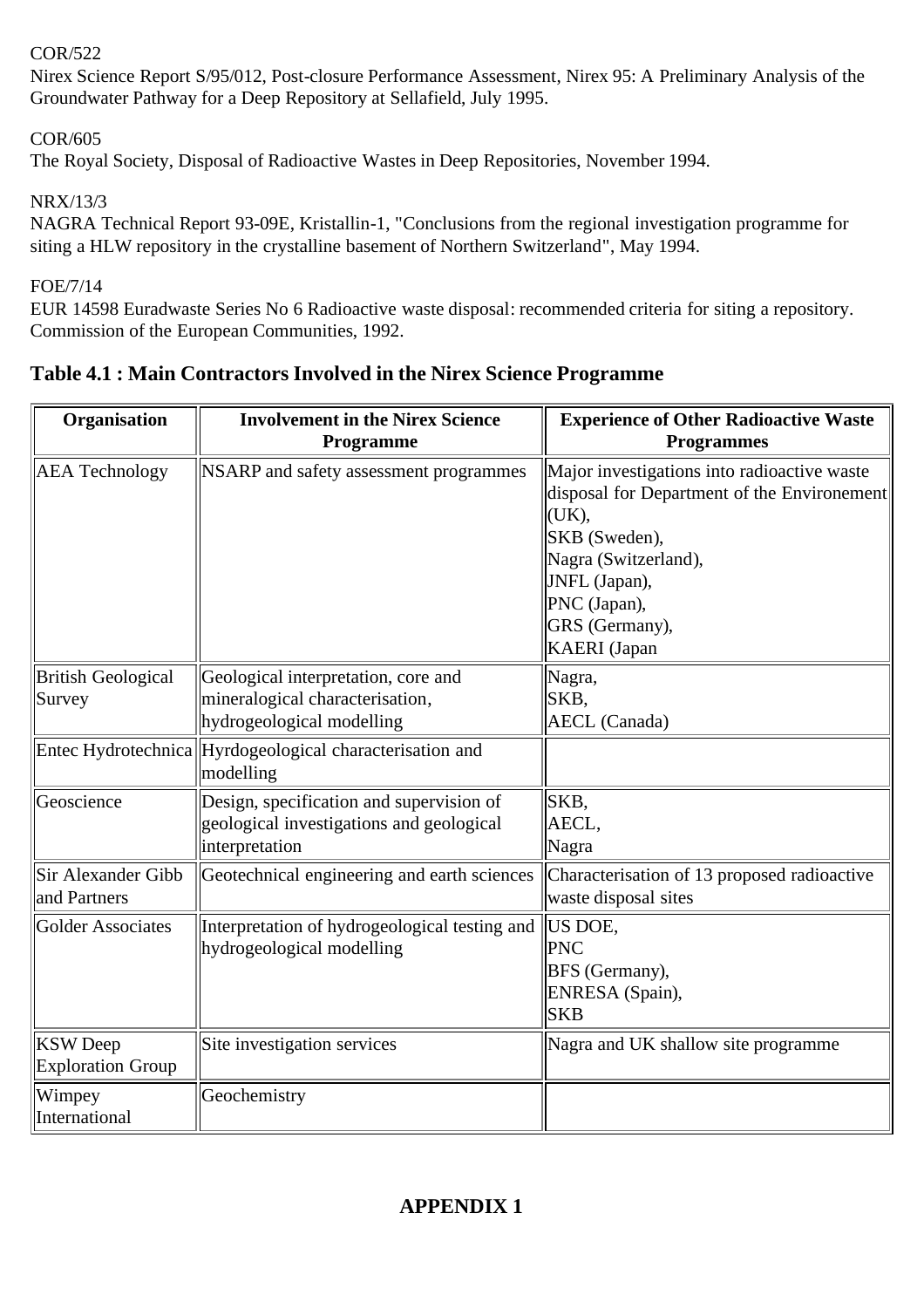# **ROYAL SOCIETY STUDY GROUP REPORT ON THE SCIENCE OF RADIOACTIVE WASTE DISPOSAL: INITIAL NIREX RESPONSE**

Nirex approached the Royal Society in the spring of 1993 to ask if it would set up an independent Study Group to address the scientific issues associated with the evaluation of the performance over long timescales of an underground repository for radioactive wastes. This approach was prompted by the Company's desire to ensure that the Nirex Scientific Programme, currently focused on evaluation of the suitability of a site at Sellafield for a deep repository, is subjected to high quality challenge and review. In line with Nirex's policy of openness in respect of its work, the Company recognised it as important that the Study Group's conclusions be made public and that the Group should be completely independent. The Company is grateful to the Royal Society for responding positively to the initial approach, and to the Study Group members for all their efforts in assimilating and drawing together a coherent set of conclusions in a limited period of time. Nirex believes that the Study Group has made an important contribution to public discussion of the science of radioactive waste disposal and welcomes publication of the Report.

Given the remit of the Study Group to examine the Nirex Scientific Programme in the context of 'international best practice', Nirex is pleased to note the conclusions drawn about the quality of Nirex's scientific work and the high respect which it commands from others engaged in parallel work worldwide. Also welcome is the firm endorsement of the need to proceed with the Rock Characterisation Facility (RCF), the next major step in Nirex's programme to characterise the Sellafield site.

One objective in setting up the Study was to identify areas in which the Nirex programme could be strengthened. The Study Group's recommendations in this respect are therefore particularly useful and in many cases work is already in hand, or planned, to address the issues raised by the Study Group.

The initial Nirex response addresses the six principal recommendations made by the Study Group as follows:

1. With respect to the timetable of the programme, Nirex well accepts the need to respect the stage of development of the science and the need to expose key issues of interpretation to review and scientific debate in advance of a public inquiry into a repository. In fact, such factors are key elements in Nirex's forward planning, which sets tight targets to maintain momentum and cost-effectiveness but provides scope to take more time to resolve particular issues as necessary. The Study Group has recognised Nirex's track record of flexibility.

The timescales for the Nirex project are in line with those being pursued by some other countries (e.g. Sweden, US and Germany all plan to have a deep repository for long-lived wastes operational by 2010). Inevitably there are uncertainties associated with the timescales of the project, for example the outcome of the planning application for the RCF could have a significant impact on the timing of the repository. However, given the substantial resources devoted to the Scientific Programme and the rapid progress being made in developing understanding of the Sellafield site, 1999 remains a sensible target for a decision on whether or not to apply to build a repository at Sellafield. Nevertheless, as supporting documentation for the RCF planning application makes clear, if after the first phase of the RCF programme the evaluation of the Sellafield site is not sufficiently confident to underpin a decision for or against, then more time would be taken to carry out further studies.

The target timescale itself provides 4 or 5 years for data acquisition, interpretations and dialogue with the scientific community before even a Town and Country Planning Act application would be submitted in respect of a repository. There would then be a further 10 years before the safety regulators approved the Final Safety Case.

2. The Report suggests that consideration should be given to conducting  $R \& D$  at Sellafield in two phases, the first relating to short-lived waste leading to the establishment of a safety case for those wastes and the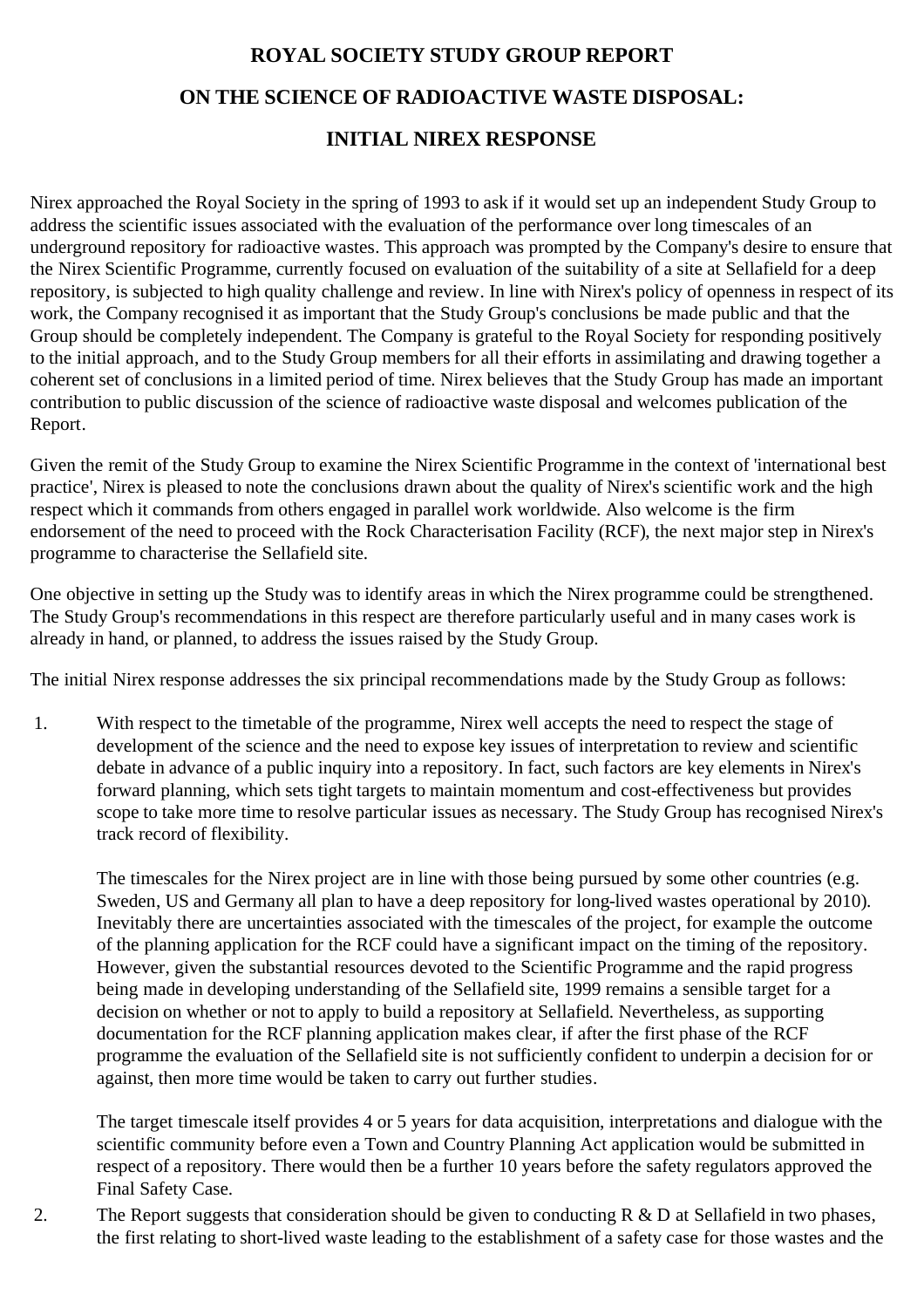construction of a deep repository for them. A possible outcome would then be construction of a deep repository for short-lived wastes in a location which might subsequently prove unsuitable for long-lives wastes. In fact, it would make no economic sense to proceed at all at Sellafield unless there is good confidence that the site is adequate for disposal of long-lived wastes as well as short-lived ILW. (A separate facility for the latter would in fact be more economically provided in the shape of a surface or near-surface facility as at Forsmark in Sweden, Olkiluoto in Finland and Centre de l'Aube in France. Indeed the Royal Society itself, in its separate response to the Waste Management Review, has suggested that consideration should be given in the UK to a surface disposal facility for short-lived intermediate level wastes.)

The Report also suggests that, if adequate confidence in post-closure safety for longer lived wastes were to prove difficult to achieve for the potential repository zone as currently defined at Sellafield, then consideration should be given to the volcanic rocks further west. While Nirex would not at this stage finally rule out such a location, the current PRZ has been arrived at by a careful process of analysis and elimination. This process has included the examination of the technical feasibility of a repository located in the rocks suggested by the Study Group. These studies identified significant practical difficulties in the construction of such a repository and pointed to important construction and operational safety issues. These are linked to high rock pressures and ambient temperatures at the great depths involved. Such issues have to be given full weight alongside the geology and hydrogeology in selecting the zone for detailed investigations.

3. In the context of openness and peer review, the Report recognises the peer review of Nirex research (which includes site-specific as well as generic information) which is achieved through publication and international co-operation. The Report also recognises the willingness of Nirex to seek external inputs to development of its scientific strategy, as evidenced by initiation of the Royal Society Study itself and through the setting up of the Geological Review Panel. In line with other responsible organisations involved in research and development, the Company's approach is to publish information when it has been developed to a level of confidence appropriate for public review. In order to facilitate the Study Group's work, information was "fast-tracked" in the form of commercial-in-confidence preliminary reports subsequently being brought up to publication standard.

Nirex has published many volumes of information on its research database and on site-specific information. Inevitably, confidence in risk calculations which depends on the performance of all elements of the system and their interactions, tends to follow behind the development of understanding of the performance of individual elements of the system. Nevertheless, Nirex has already published illustrative risk calculations for the Sellafield site in Report 525 and, early in 1995, preliminary results will be available from further safety assessment work, giving a view of Sellafield's post-closure safety performance together with the underpinning hydrogeological interpretation. Such interim calculations are, as the Study Group Report suggests, used in setting priorities for the ongoing Scientific Programme and in the refinement of repository design.

- 4. As previously indicated to the Study Group, the development of scenarios is an important element of Nirex's development of safety assessment methodology. The scenarios will address the consequences of climate changes, the importance of which is recognised in the Study Group's Report. The Company's strategy is that the development of such scenarios should be based on a sound understanding of current site conditions and should be informed by an adequate database developed from site characterisation activities.
- 5. The development of understanding of groundwater movements in fractured rock is a central element of Nirex's work to describe transport of radioactivity in the geosphere. The Company has made substantial progress both in modelling groundwater movements and in establishing a high quality database. This database includes substantial information on the geochemistry which is recognised as an important record of the history of the site and is important in constraining and validating models of present and future groundwater behaviour. It is recognised that more needs to be done in this area and that the Rock Characterisation Facility has a crucial role to play.
- 6. The Company notes the Study Group's conclusion that the RCF will provide a valuable base for sitespecific studies. It is intended that scientific studies will be carried out in the RCF for a period of around